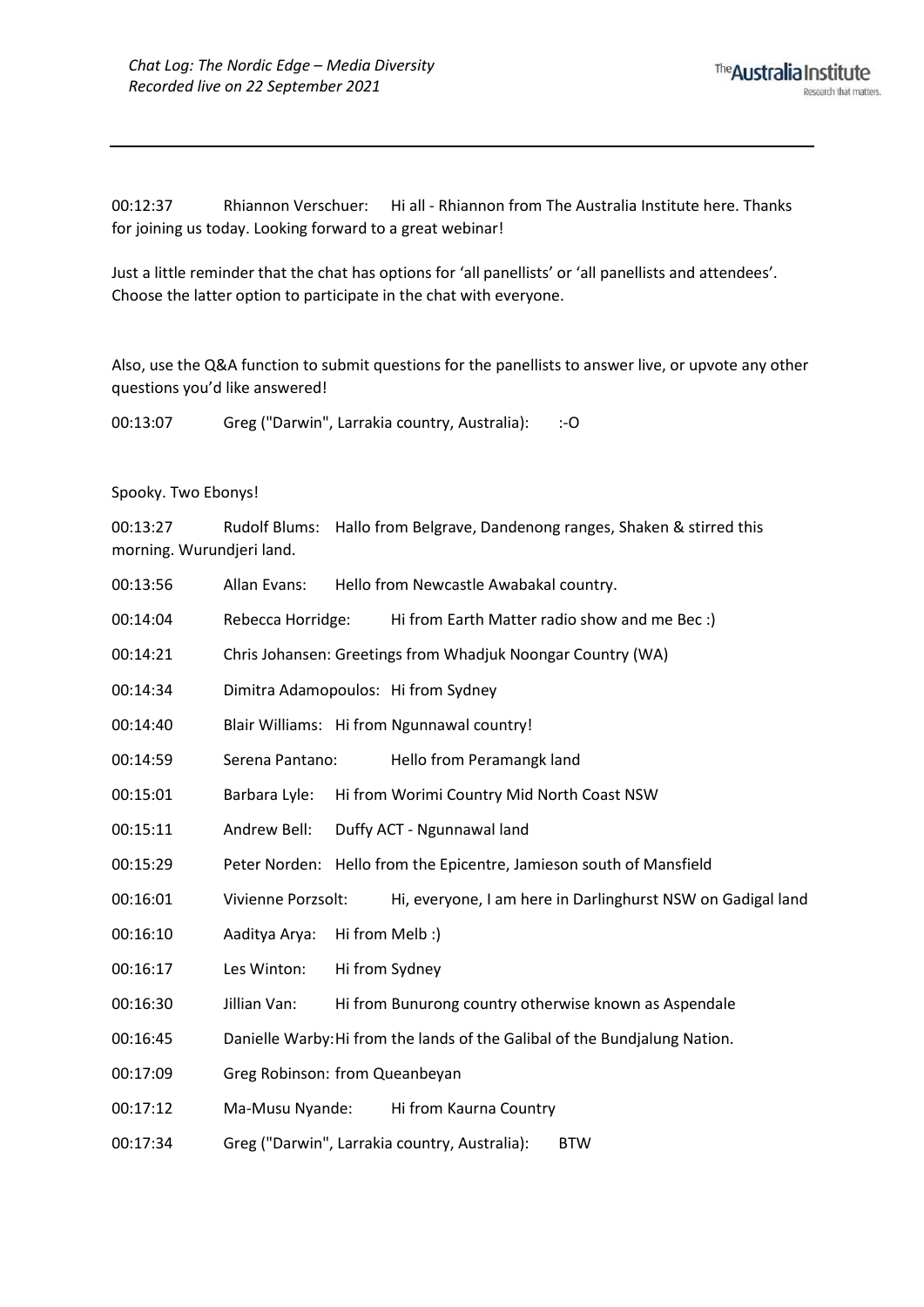UK to Scandinavia : Australia to New Zealand.

00:18:46 Christine Hooper: On Dja Dja Warung country

00:18:47 judy Ann De Castro: Hi from Philippines!PH $\circled{c}$ 

00:19:19 Eric Pozza: With increasingly concentration of media, I find it increasingly difficult to determine what to trust.

00:20:26 Eric Pozza: China is a case in point

00:20:31 Kirsty Burke: Hi from Turrbal Country

00:20:37 Barbara Flowers: With the massaging of News Corp regional papers into bland non-news behind paywalls, local people are starting new local papers all around where I live in regional Qld

00:21:12 Andrew Zoerner: Good morning all - from (unceded) Kaurna country

00:21:46 RobynneI Burchell: Good morning from Ngarigo country

00:21:47 Michael Peters: The role of transparency and whistleblowing ?

00:23:51 Roger Keyes: I am of course concerned with the media concentration, but also increasingly concerned with the standard of journalism. Demonising "the Other" bothers me, and this skews dreadfully our foreign policy outcomes. Journaliosts have a large responsibilioty to write what they KNOW

00:24:10 John Millar: Greetings from Ngarrandjeri country (south of Kaurna) We still have a CommunityMedia paper

00:25:40 Carina G: @Eric Pozza, I personally think trust is not entirely appropriate here, in the sent that I think you mean it? I think it is incumbent upon us as citizens to consume as much info as we can from a variety of sources AND apply critical thinking to the info gathered. Obviously this is in view of the media concentration that is now a very longstanding problem. Changing the media landscape completely could mean that trust potentially becomes appropriate again? These are just my thoughts and opinions :-)

00:25:46 Roger Keyes: and not what the political class requires.

00:26:04 Eric Pozza: People at this webinar probably know alternate sources to test and triangulate to settle opinion/truth. A real problem with what happens with people who don't have this interest but still need reliable general news/opinion.

00:26:13 Deborah White:Greetings from Kaurna Country

00:27:26 Blair Williams: Not only a public good - but should act as the fourth estate: holding the government to account. Yet a Murdoch-dominated media landscape fails to do this. It (mostly) supports the LNP. What does this mean for our democracy?

00:27:33 Barbara Flowers: We have a public interest broadcaster and yet the huge presence of Murdoch/Sky seems to be influencing some ABC journos, clearly because they're keeping one eye on the future job market

00:27:42 Ahmad Masri: good Morning from Docklands, Victoria.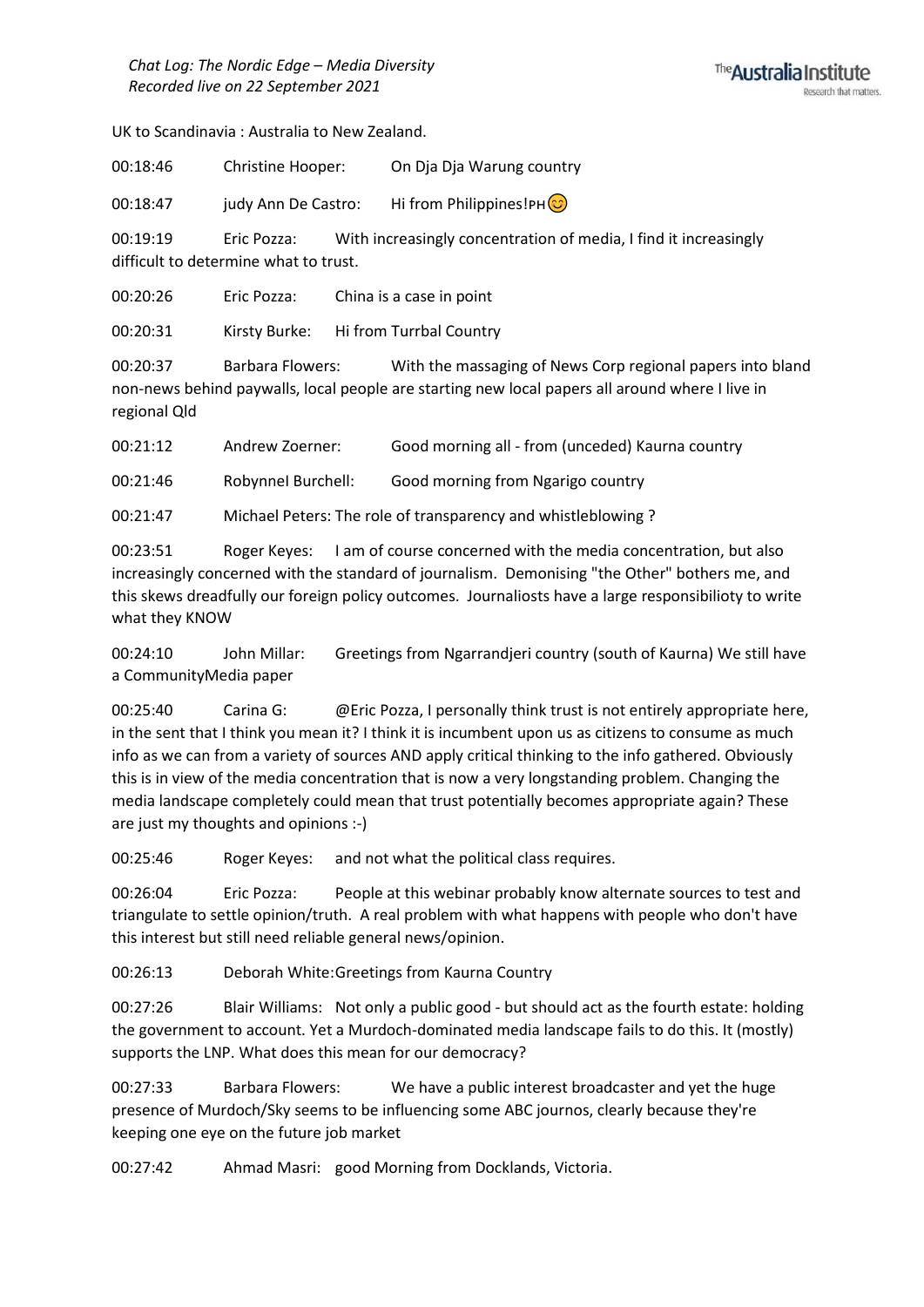00:27:43 Roger Keyes: We struggle to recognize that there IS a "Public Good"!!

00:27:44 Carina G: @Roger Keyes, I think the standard of journalism is heavily impacted upon by the financial state of the industry as it relates to technology (moving from analog - papers, magazines etc - to digital media. That's why clickbait is a thing. So I think we probably need to acknowledge this element of the problem

00:27:51 Greg Robinson: Roger, a democracy does not have a political class. In a healthy democracy, anyone can stand for election.

00:29:07 Marion Jacka: Greetings from Dharawal Country. Hope ABC funding can be a major election issue.

00:29:51 Peter Lindenmayer: The ABC now gets about 11c/person/day in current terms. Even a small increase to 13c/person/day would have a major impact on its capacity to provide quality journalism

00:31:11 Taylor Bast: we should also be prioritising the education of young people in highschools to use critical thinking so they are better equipped to dissect media and research

00:31:12 Rudolf Blums: When "anyone" can stand for election, you get Pauline Hanson, Craig "whats his name" etc. Not a good thing. requires some form of standard.

00:31:15 Vivien Langford: Community Radio also played a big part in the bushfires and continues to do so now in the pandemic.

00:31:24 Eric Pozza: Carina, It's difficult to decide which words to use, incl trust, truth. Yes, citizens should be interested, esp those who vote. But not all are interested or have time or even language. I check sources through triangulation, esp with trusted sources (NASA, IPCC, generally science bodies on climate). Triangulation can bne difficult in other areas. It would be nice ot hear a pollie talk some truth, too. Last night I heard someone from CFMEU on 7.30 and it stunned me how he answered questions and they had a discussion. When was the last time you heard a pollie (excuse me Sarah..) who speaks like this. And we are told how bad the CFMEU is.

00:31:27 jannene kyytsonen: News is more like entertainment here. The information it delivers is accompanied by hyped music and visuals sadly.

00:31:36 Barbara Flowers: Disinformation can spring from the omission of focus upon important topics because they might be sensitive topics to the govt ; the ABC can be guilty of this

00:32:12 Vivien Langford: Especially important in all the ethnic languages. How is independent broadcasting supported in Nordic countries?

00:32:28 Rudolf Blums: Murdoch Media is "Infotainment" directed the lowest intellectual denominator, to sell "stuff".

00:32:35 Eric Pozza: Another danger is how the printed media sets the agenda for radio and TV. Esp given the limited printed media now.

00:32:53 Carina G: @Eric, in many ways I agree with you, except to state there is no universal truth, just people's perception of it based on their values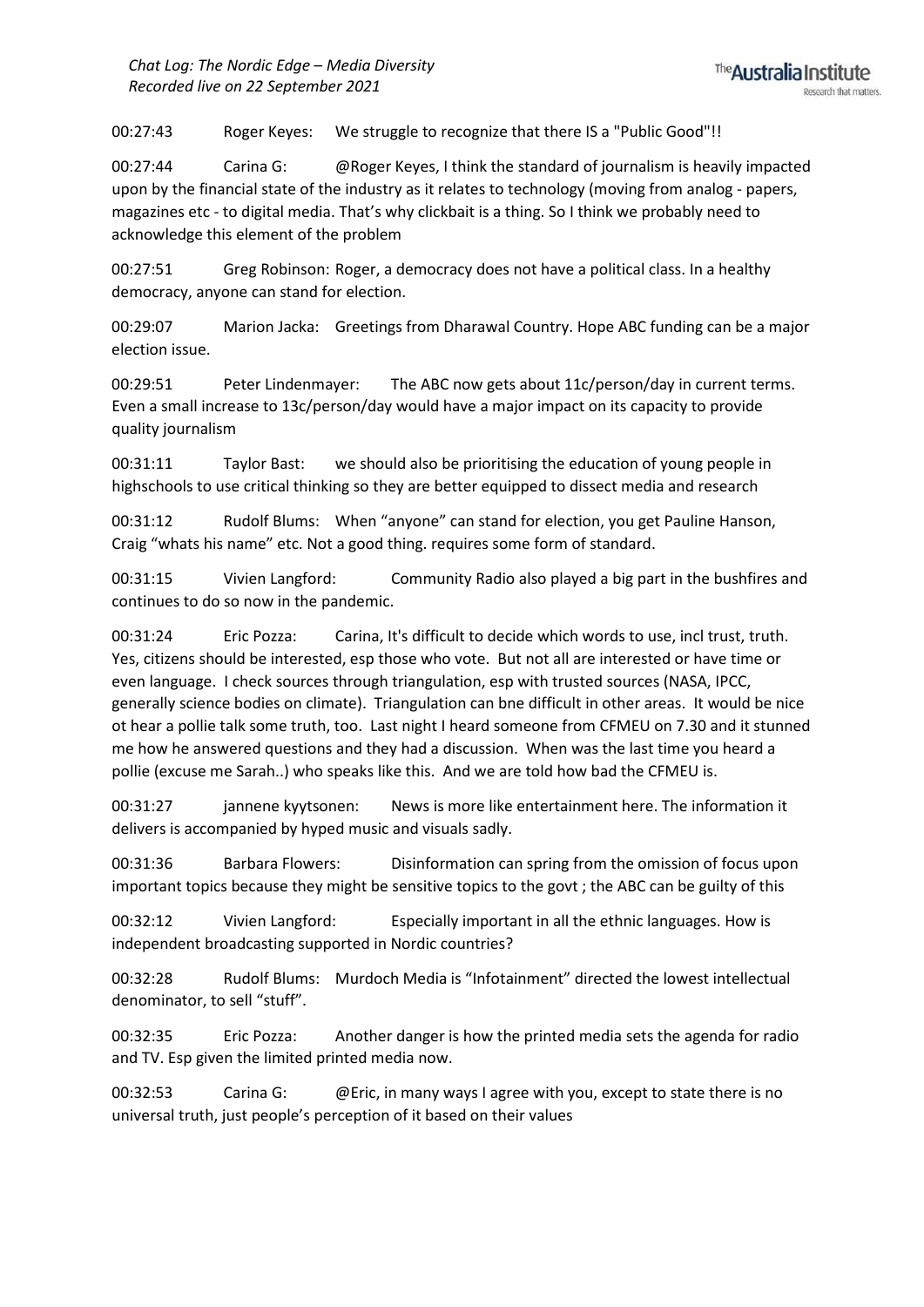00:33:40 Stephen Masters: The purpose of the strangulation of adequate funding to the ABC is to stifle debate. 11cents per day per person, if true, is nowhere near enough to meet the ABC's mission statement.

00:33:48 Roger Keyes: It's not so much what the ABC tells us. I am concerned with what it DOESN'T tell us … Julian Assange, Cuba Blickade, the truth about Palestine. The Establishment doesn't let the ABC tell that stuff.

00:34:08 jannene kyytsonen: LOl there are so many different language TH channels available, Finland has multiple Finnish, Swedish, Russian, American, British, French, German, Spanish channels as well as radio access to all countries

00:34:20 Eric Pozza: Carina, Ah that problem with truth. I thnk I accept climate change as a truth. Where there is a testing process as in science, I think we can establish truth. not that that truth will not change or be open to be corrected. So truth is very high statistical probability, I guess

00:34:21 Peter Lindenmayer: The 2021 Budget Papers project very small ABC funding increases well below inflation levels. And there are grounds for believing that further big cuts are being considered by the Coalition.

00:34:38 Carina G: @Taylor Bast Perhaps I am misunderstanding your comment about critical thinking and what needs to happen in schools. It seems to be based on the assumption that nothing - or very little - is happening on this front. I can assure you, that is not the case in my experience.

00:35:03 Andrew Bell: I hope this a serious discussion about considering different funding options for public media. Nordic nations have various approaches including levies on taxpayers. This makes the community directly aware of how media is funded. The ABC direct funding model gets bogged down in a political debate that hasn't changed in decades. - the "don't touch Auntie" brigade versus the "flog it off" non-convo. Neither side has any kind of detailled plan: chucking more money at the ABC is naive, calling for privatisation doesn't tackle core public interest content. We need an adult and difficult discussion. TRANSPARENCY: I worked at the ABC 2002 - 2019

00:35:46 jannene kyytsonen: Finland tries very much to maintain its own journalists rather than the syndicated press and gives a different perspective

00:35:58 Sally Moseby: Can everyone please join ABC Friends Victoria or ABC Friends National. They are doing excellent work. We NEED the ABC!!

00:35:59 Y S: True, we need transparency

00:36:07 L Sarmal: Google and Facebook have business partnerships with News Corp in Australia, Great Britain and United States.

00:36:09 Eric Pozza: Carina, not sure. My kids are well out of school now. I certainly hope there's plenty of educ in critical thinking. We need it! I am doing anther MOOC in it right now!

00:36:23 Peter Mort: I'm concerned how many of our daughters' generation(30 somethings) seem to rely of 2nd/3rd hand news via Facebook and social media where there seems to be little accountability of the sort that used to rule journalism.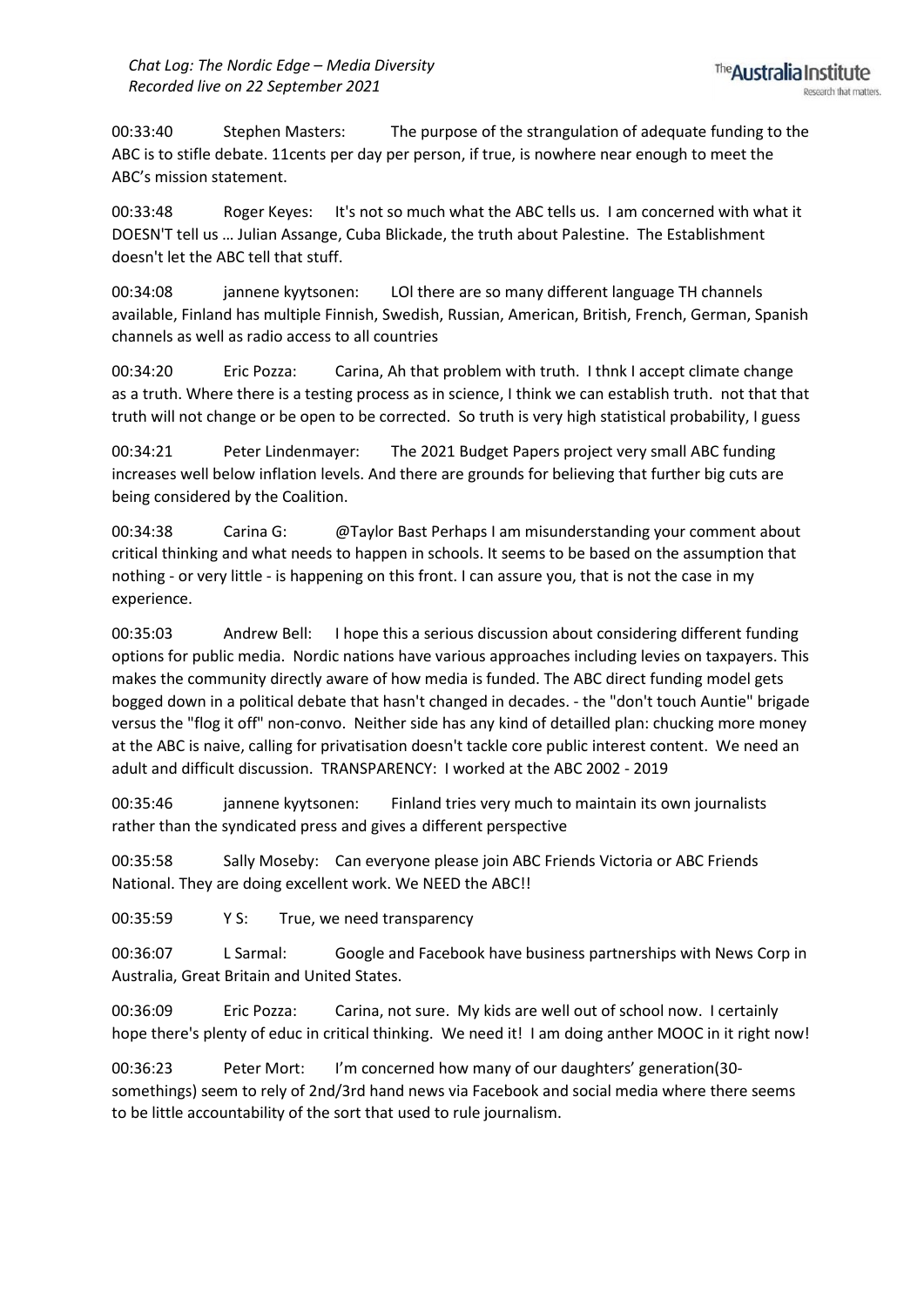00:36:39 Carina G: @Eric, look I agree that personal truth and the value of those personal truths have been given an importance in society that is, quite frankly, bordering on or flat out stupidity. Whereas I think we can probably agree on standards perhaps in lieu of "truth" ?

00:37:13 Lucy Craig: What does Murdoch gain from giving misinformation about Covid?

00:37:18 Christine Hooper: Roger Keyes...often want to watch SBS News as so much more World news...but hate the ads...ABC is rather weak...and 7.30 kinda sensationalist...looking for the dirt...but not serious dirt

00:37:34 Maureen MacPhail: Could you discuss the influence of the IPA on the ABC funding and independence, please?

00:37:37 Eric Pozza: I have recently tested my beliefs through looking at SkyNews on free TV. Nice ot see that it didn't challenge my understandings too much!

00:38:07 Susan Pinnock: Terrific discussion, so glad I managed to tune in!

00:38:17 jannene kyytsonen: Transparency is important, so I don't think blocking is answer, but rather a trusted authority to notify of unsupported information and messaging

00:38:23 Peter Ellis: Hi, Eric. Long-ish time, no see. :-)

00:38:26 Carina G: @Lucy Craig, I hate to say it but probably money - via the clickbait effect and the outrage effect?

00:38:40 Barbara Flowers: IPA influence would be an excellent focus considering the number of its members now seeded into the Australian Parliament and carrying their anti ABC virus into policy discussion

00:38:43 Greg ("Darwin", Larrakia country, Australia): We residents of the Lucky Country are not as poor as our British culture prompts us to claim that we are. We would be able to afford to get rid of advertising, which is a fatally-flawed business model.

00:38:48 Eric Pozza: Carina, I feel I can accept use of the word truth. But we need ot be very open to experiences of others. for social matters, prob truth is not a suitable term. bat as I said, bfor climate changer, I think I can accept it's truth

00:39:00 Steph Rey: @Lucy - fear sells. Civil unrest sells. Division sells.

00:39:33 jannene kyytsonen: As time to respond is difficult, probably rating system is needed to advise that publisher is unreliable

00:39:39 Rhiannon Verschuer: If you have any questions for the panellists, make sure to ask them using the Q&A function now, or upvote other's questions you'd like answered.

00:40:41 Liz Boulton: hard to hear...

00:41:36 John Millar: Did anyone see the union banners at the Melbourne demo yesterday? Nor did I.

00:42:37 Taylor Bast: @carina, that's good to know! (It has been a few years) but I suppose based on my experience in school the level of critical thinking and analysis depended hugely on which subjects you had chosen. I feel like if critical analysis was engrained/embedded as a mandatory way of considering the world through all subjects, we might have less people who take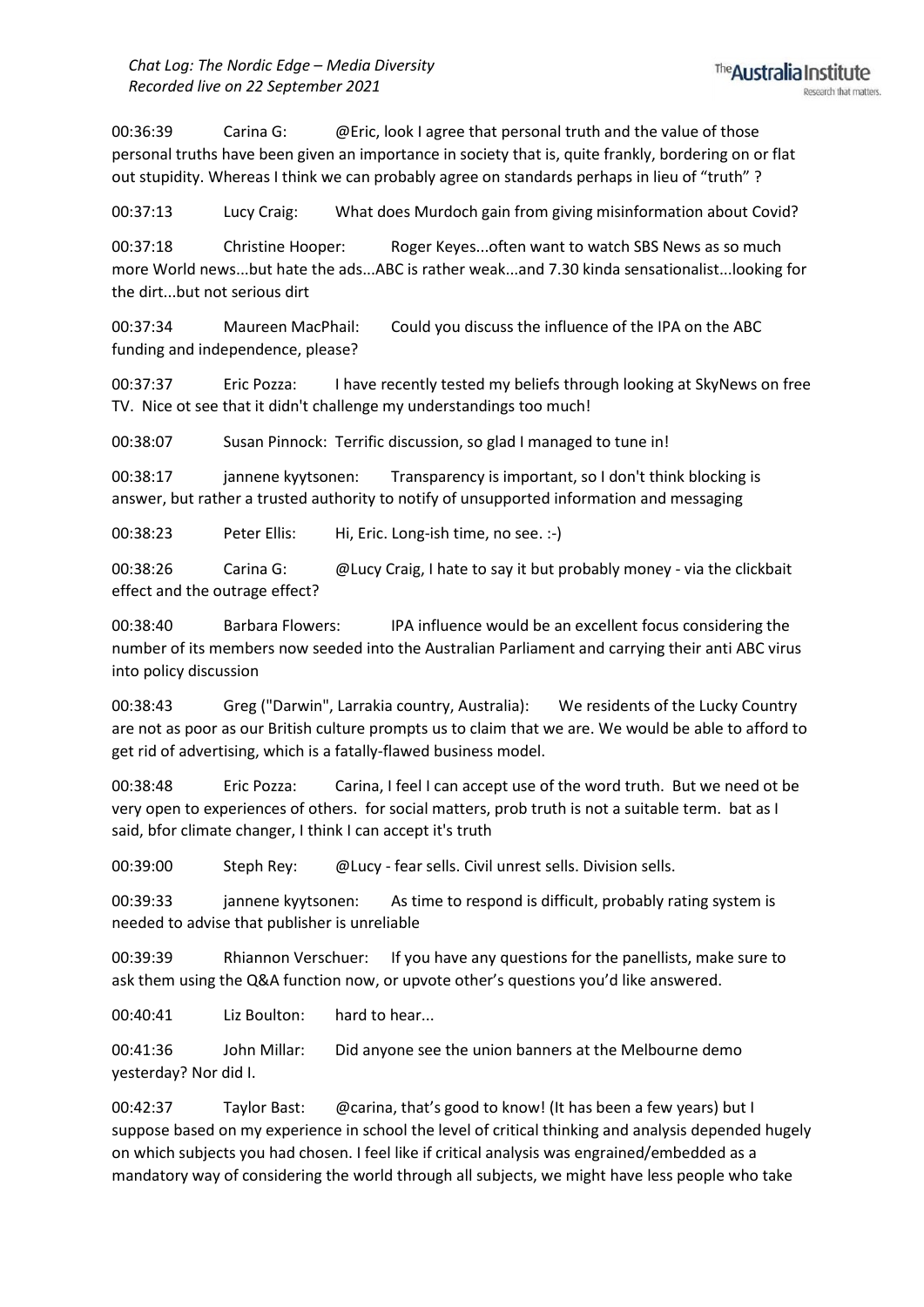social media news at face value. I could be wrong, but from personal experience, most people I know fail to question the news (and it's sources) and research they consume at all.

00:43:11 Annette Luders:Remove Murdoch from the equation and AU would have a totally different media, - print & TV

00:43:42 Barbara Flowers: the most robust democracies are Murdoch free

00:43:47 Dimitra Adamopoulos: Michael west

00:44:12 Mary Tehan: The Conversatoin

00:44:19 Barbara Flowers: AIM Network

00:44:21 Mary Tehan: Conversation

00:44:23 iennifer manson: To Annette - Someone else would come in to fill the vaccum. Removing people from any position of power never solves the underlying problem.

00:44:26 Barbara Flowers: Crikey

00:44:57 Andrew Zoerner: Andrew, with the greatest of respect MMT demonstrates that the federal government doesn't rely on revenue for its spending - it creates Australian dollars into existence every time it approves expenditure. (One easily accessible ref is Kelton: The Deficit Myth.) Therefore funding of any public good - including public broadcasting - doesn't rely on taxation or borrowing. All we need to wait for is political will!

00:45:14 Bob Burton: worth noting the code excludes any publisher with a turnover of less than \$150,000

00:45:31 Y S: @andrew.. true, very true...

00:46:18 Rudolf Blums: Anyone wishing to play can do so, but they should be subject to standards & rules that are enforced, with penalties that mean something to dissuade repetition.

00:47:04 Carina G: @Taylor - I completely understand your position and experience, I have my own that is similar in terms of my schooling (I went to a religious school - yet another layer of a lack of critical thinking because then people would question elements of the faith…) anyway, what made the difference in my case were discussions happening regularly at home where ideas were presented and challenged and critical thinking skills developed. Yes schools have a role to play and I can assure you, they do, and lots of positive things are happening. But I am also conscious that rhetoric in our society, via the very media landscape we are discussing here, tends to demonise teachers and cast them as not measuring up, and I hesitate to say it, give parents an eye out for not doing their part in their child's critical thinking skills and development as a citizen. That's my opinion.

00:47:09 jennifer manson: Sweden's approach to covid was problematic and caused many deaths as well as much illness. The herd immunity approach was promoted in the media.

00:47:56 Ross Slater: COmmercial channels aren't in the news business - they make most of their money from advertising - they are in the advertising business... message for payment, nothing like a traditional news service.

00:48:08 Barbara Flowers: Morrison didn't get to the King, only to one of the Silver Swords in Waiting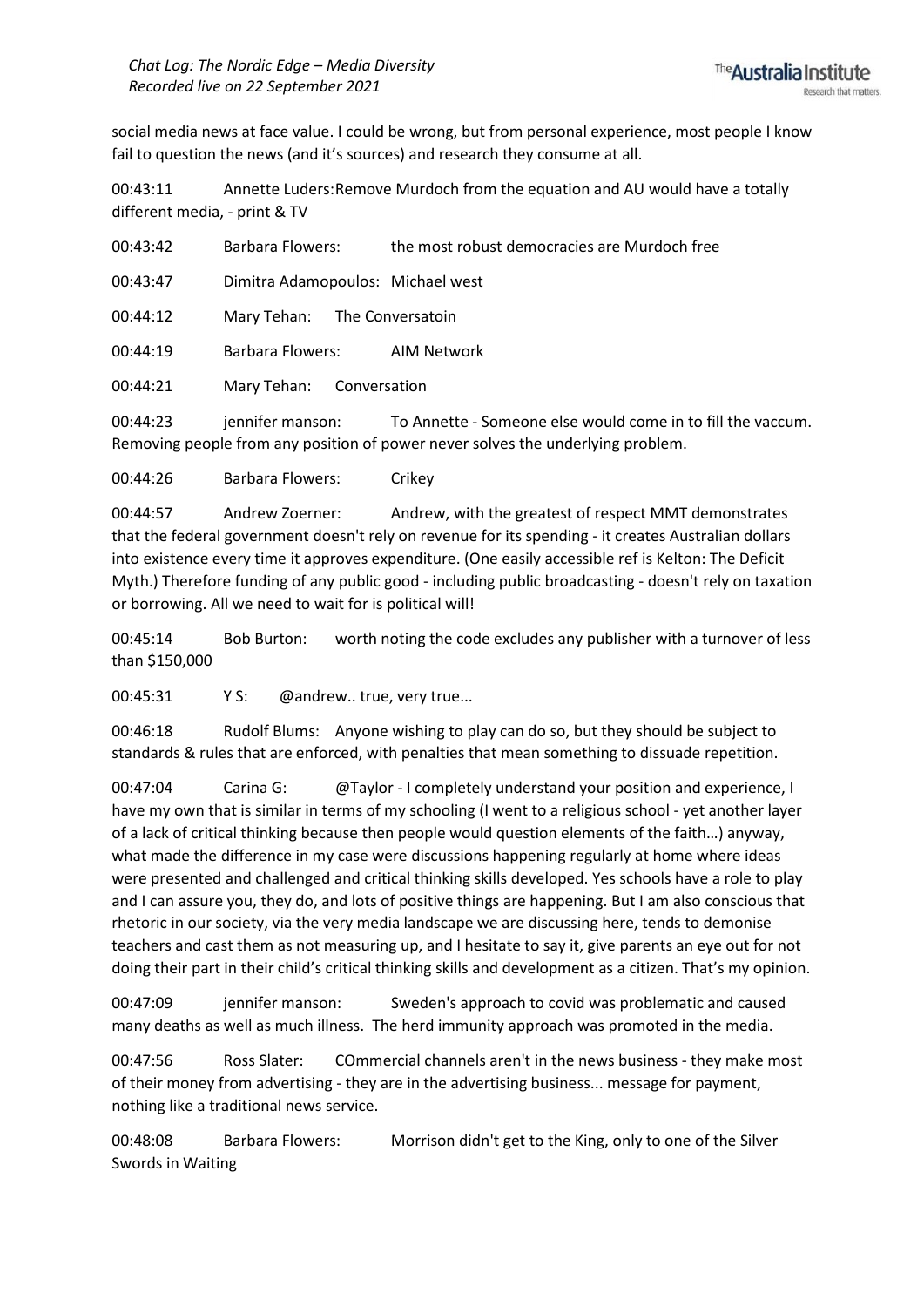*Chat Log: The Nordic Edge – Media Diversity Recorded live on 22 September 2021*

00:48:34 Rudolf Blums: Exactly correct Ross Slater

00:48:51 Carina G: sorry @Taylor, at the end I meant "easy out" but "eye out" is what I typed ;-)

00:49:00 Christine Lynam: Lucy, I would say it's part of his main agenda - keeping his conservatvie mates in power by pusining the lie that this government has done well on the Pandemic, whern the opposite is true. Also continuallly criticising the actions of the Labor states which have actually done much better.

00:50:13 D Williamson: What I find astounding is that Rupert, a US citizen is allowed to own 70% of news media in Australia, an allegedly sovereign state. Ban foreign ownership of any Australian media.

00:50:41 Barbara Flowers: tbh I suspect these 'high vis' activists in Melbourne are Murdoch's spawn

00:50:50 Carina G: I tend to agree with you point @D Williamson

00:51:12 Rudolf Blums: Murdoch is a media Cancer.

00:51:26 Eric Pozza: But is News Ltd a public company? Prob registered here

00:52:13 Andrew Scott: Hi Jennifer Manson: yes, we disagree with Sweden's approach to Covid and outline why in the book. Denmark though shows the value of efficient, thorough national vaccination which Australia has not done.

00:52:22 Mark Fetterplace: The argument that Nordic countries are different and we cant do it like them just holds us back. Why cant we do the good things they do? I'm no expert but have 3 sons and 3 barnbarn living there and lived there 2years recently. They have just implemented good evidence based ideas, and I cant see why we cant do that. Just needs political will and bringing the population with you. We certainly dont want to copy everything they do, eg Covid!

00:52:23 Eric Pozza: Although I agree with your point. The English speaking Anglosphere has a common problem here and look at the results, not least Brexit, China subs, Trumpt

00:52:39 Mary Tehan: Barbara - the protests in Melbourne here have its genesis in Germany and is a global movement of anti-vaccers.

00:52:41 Rudolf Blums: Public or private. Wrong is wrong. Not acceptable.

00:52:45 L Sarmal: Alleged High Vis activists are astroturfing. Astroturfing is the practice of masking the sponsors of a message or organization (e.g., political, advertising, religious or public relations) to make it appear as though it originates from and is supported by grassroots participants.

00:53:06 D Williamson: It may be Eric, but the Foreign Investment Review Board still prevents investments by foreign powers in other industries, so, it is doable/

00:53:16 DEB CAMPBELL:No doubt Murdoch's climate 'transformation' will be as real and successful as Michaelia CASH

00:53:32 Eric Pozza: D Williamson thanks and interesting

00:54:15 Taylor Bast: @carina, I can totally see what you're saying and agree a lot! I reread my post and realise that it did sound like I was demonising the teachers a bit, not at all my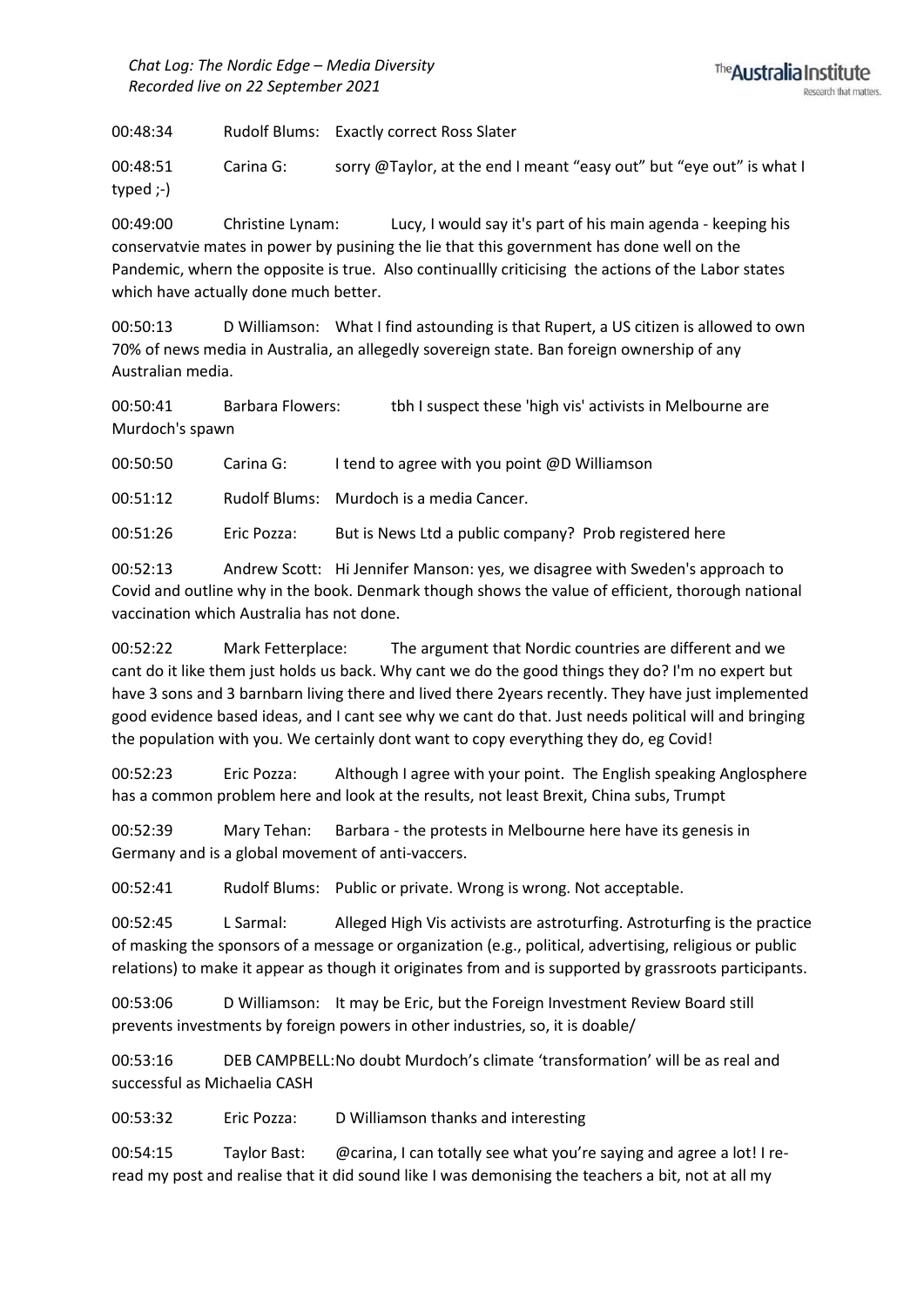intention, but I can see it so my apologies! you are right that they frequently bear the brunt of these discussions. Overall I think it's far more important that we work on changing the media landscape in Australia. :)

00:54:17 Peter Mort: Neither Labor nor Libs/Nats have any monopoly on truth. Its high time we started to hear some public discussion about values like integrity, authenticity, humility and honesty in leadership.

00:54:30 william solomon: Why be surprised that a US publisher is the main source of news in Australia, the head of state is British, Australians have no real pride just greed.

00:54:47 Andrew Bell: @Mark Agreed. Serious consideration of Nordic models (and others) would free us from the circular argument of ABC good/Murdoch bad.

00:55:07 Taylor Bast: @carina (and the attitudes and parental responsibilities for teaching kids critical thinking in the home)

00:55:21 jennifer manson: @Andrew Scott. Agree re Australia's vaccination and so many other things done badly by our current government. No country has got it perfect. I'm just stunned that in Sweden there didn't seem to be opposition to the herd immunity approach, given the knowledge is available.

00:55:22 Andrew Bell: Well said Maria

00:55:24 Carina G: @Taylor thanks for taking the time to think about what I replied with - that's absolutely to your credit, that you understand what I meant - it was a very long comment! Apologies for that :-)

00:55:31 Andrew Scott: Andrew Zoerner: I agree with you on the need above all for political will: but I think that is needed to gain higher revenue too as we explain in Chapter 2 of the book.

00:55:32 Alexandra Wake: Public interest journalism AND community journalism - we do need both. An Arts story is as important in some communities as ones on the local council.

00:55:52 Dimitra Adamopoulos: Murdoch media is so blatant in it's bias not just here but in the US and the UK where it has a strong presence.

00:56:05 Eric Pozza: At a dinner party I have a tablet. Guests question this. But I immediately check background facts so we can have a better conversation. it's amazing how it changes discussions to something much more valuable. And it's always well received.

00:57:08 Dimitra Adamopoulos: Would Morrison be PM if not for the support of MUrdoch media?

00:57:14 Taylor Bast: @carina, not at all! I appreciate you taking the time to share your perspective :)

00:57:33 Alexandra Wake: Those who are highly engaged in politics are likely to be highly media literate, it's more concerning about those who aren't engaging with news at all, or actively disengaging with news.

00:57:45 Eric Pozza: We are lucky to have so much info immediately available to check our opinions. Sadly they are not used enough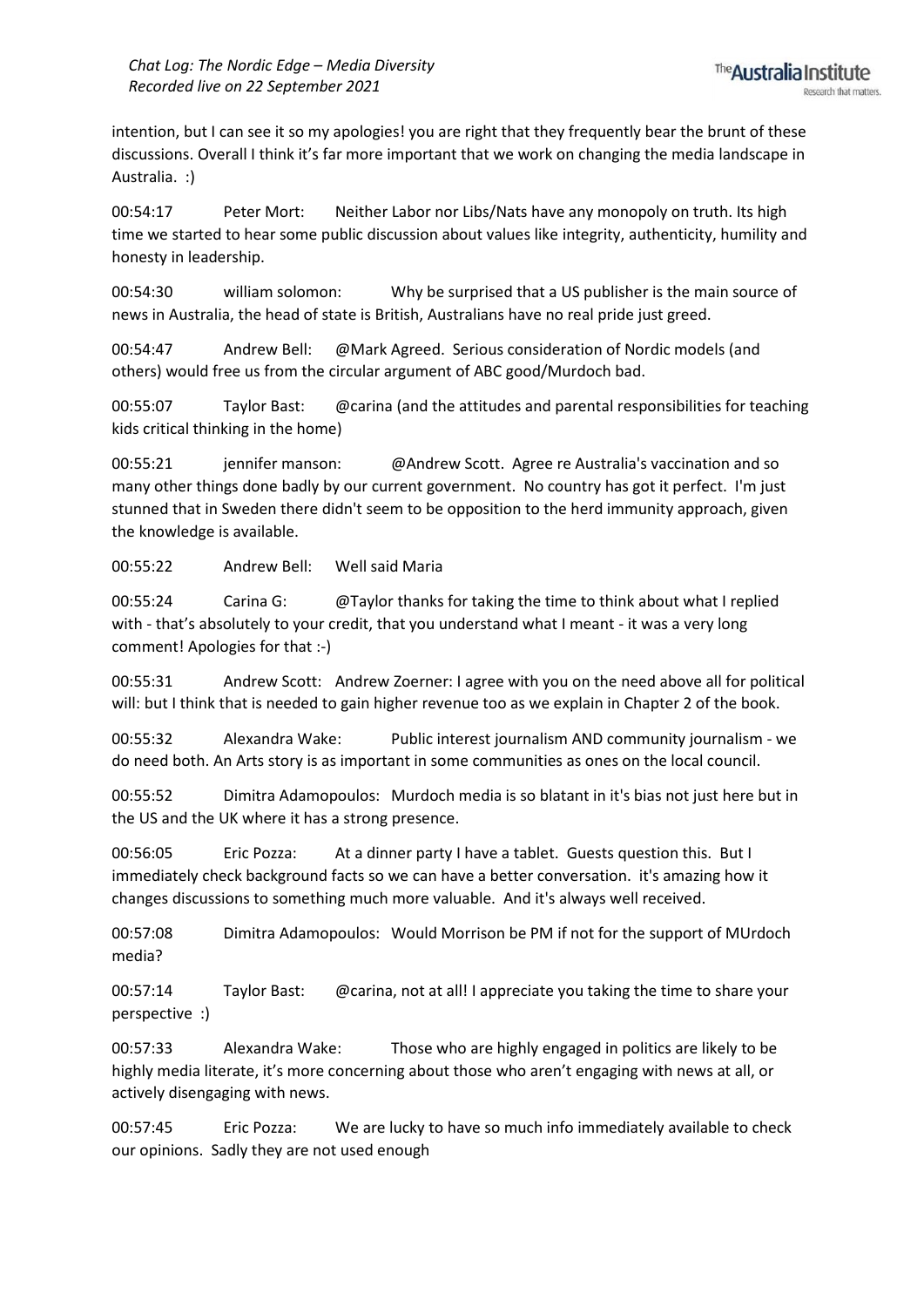00:58:10 Dimitra Adamopoulos: Agree that literacy is so important..educating ourselves on being more discerning

00:58:17 Rudolf Blums: AMCA are a toothless paper pussy cat

00:58:21 Barbara Flowers: Does Ebony have a Manx cat?

00:58:23 Jacob Chivers: I like black cats.

00:58:27 C.Moore Hardy:Thanks to good old Rudd, and interesting that Australian's are so 'media illiterate', I suppose the luxury that I have in being able to access to the Saturday Paper, ABC & The Australia Institute must mean that I do get some of the best & unbiased news possible… I certainly hope Senator Hanson is correct in saying that the media moguls will feel the wrath of 'the people…. Thank you - this has given me some hope!!

00:59:32 Annette Luders:Foreign ownership of local media???

00:59:45 Andrew Scott: Jennifer Manson: I agree that Sweden's error on Covid was major. That was one rare instance where Nordic trust in public officials had a negative result. A different individual epidemiologist in the main job there would have made a significant difference.

00:59:58 Mike Aubrey: get rid of foreign media

00:59:58 penelope hume: I find myself reading more overseas newspapers (particularly German and some Nordic) every now and then to sense check claims here - La Monde on subs. Our journalists need to stop being opinion pushers, not accurate.

01:00:06 Rudolf Blums: We, the people, should send a message to LNP/Murdoch Media propaganda, & vote LNP OUT

01:00:17 Alexandra Wake: Digital News Report in Canberra has a statically valid poll on that for the ABC.

01:00:28 Glenn O: Murdoch also gets massive tax refunds thanks to their dodgy corporate structuring...

01:00:31 Mike Aubrey: oopppsss….ownership

01:00:55 Annette Luders:Government: no teeth and no balls!!

01:01:14 jennifer manson: @ Andrew Scott - perhaps there need to be panels of medical experts, so that individual views are challenged as with all good science.

01:01:28 penelope hume: Guardian funding model seems to work

01:01:51 Liz Boulton: We have ombuds-people in other roles, but generally teeth-less....

01:02:36 Christaan Cartledge: https://australiainstitute.org.au/post/abc-still-australiasmost-trusted-news-source/

01:02:45 Andrew Scott: Jennifer Manson: I agree:)

01:03:57 jennifer manson: It is quite awful how people in power can damage the reputation of an entire country, if not well-managed.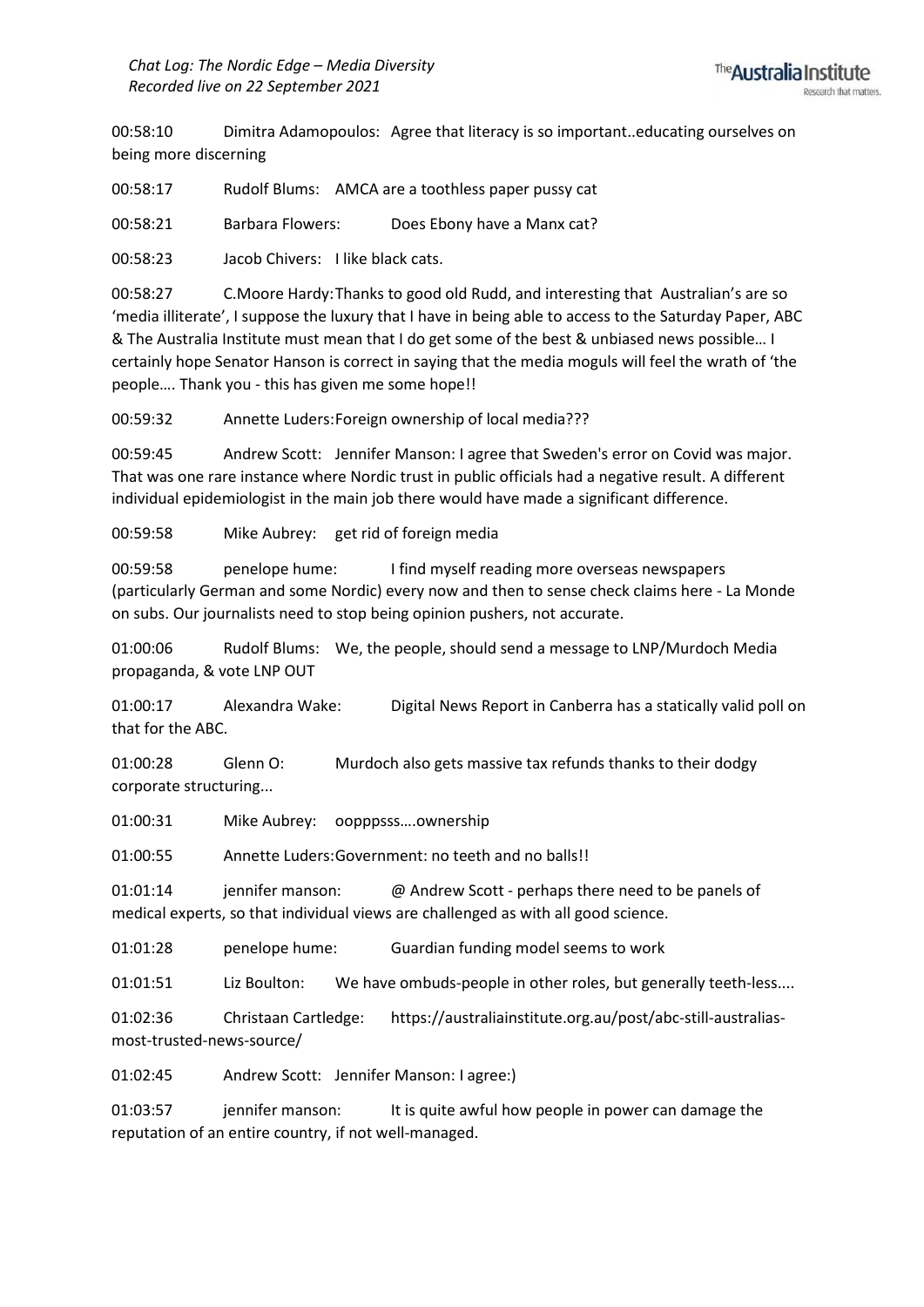01:04:07 penelope hume: I agree Andrew and Jennifer. Panels of expertise to check accuracy

01:04:55 DEB CAMPBELL:https://australiainstitute.org.au/wpcontent/uploads/2020/12/Polling-Brief-April-2018-ABC-1.pdf this invaluable but needs to be done again with a larger sample size especially after during covid.

01:05:27 Jacob Chivers: Thanks Christaan Cartledge

01:05:40 jennifer manson: @Penelope - also to air different views. The current arguments inside all professional sites on a whole range of issues is illuminating. There is always a challenge to different views.

01:06:14 Blair Williams: Marian Sawer is brilliant!

01:06:19 Emily Camilleri: Proud Deakin student here! Maria taught me in my first year and Andrew more recently (last semester) – I remember how excited Andrew was about The Nordic Edge being released… he even invited us all to the book launch! His passion inspired me to focus on Nordic policy for an essay I submitted for the unit he taught. Such an engaging teacher, really opened my eyes to how advanced the Nordic countries are in every aspect of society.

01:06:47 Annette Luders:I'm Danish so I cannot speak about Norway, Sweden or Finland, but the media landscape in Denmark is hugely different from what we have here, - the main different being Murduch/NewsCorp

01:06:59 Eric Pozza: Gillard impressed me hugely in her departure speech: "Gender doesn't explain everything, it doesn't explain nothing, it explains some things." Great awareness of complexity. We have tendency to simplify these days. I count myself in that!

01:07:05 Jennifer mary: thanks panellists and questioners for another interesting program.

01:07:19 Rudolf Blums: Hear Hear. Barnyard has no idea

01:07:56 jennifer manson: @ Emily - So good to hear the positives re Deakin Uni. I had an entirely positive experience in studying there.

01:08:04 Blair Williams: Not only 5 women - but five YOUNG women! :D

01:08:15 Annette Luders:Our PM cannot even say/pronounce the words: Climate Change!

01:08:21 Catherine Byrne: Such an important discussion. Missed much of it due to overlap but will view recording assiduously. Thank you all.

01:08:21 Andrew Bell: Next time can we have a discussion billed as "Australian media future directions" and then we can spend the hour talking about Finland, Norway, Sweden etc etc? Sorry to be snarky but I was expecting much more from this hour. Far too little info & discussion on the Nordic countries and what they might offer in terms of public media policy.

01:08:33 jennifer manson: Thankyou!!!!!!!!!!

01:08:34 jannene kyytsonen: Thx all

01:08:39 Jennifer mary: Imagine if US had a young woman leader !!!

01:08:40 Rudolf Blums: Excellent session. Thank you everyone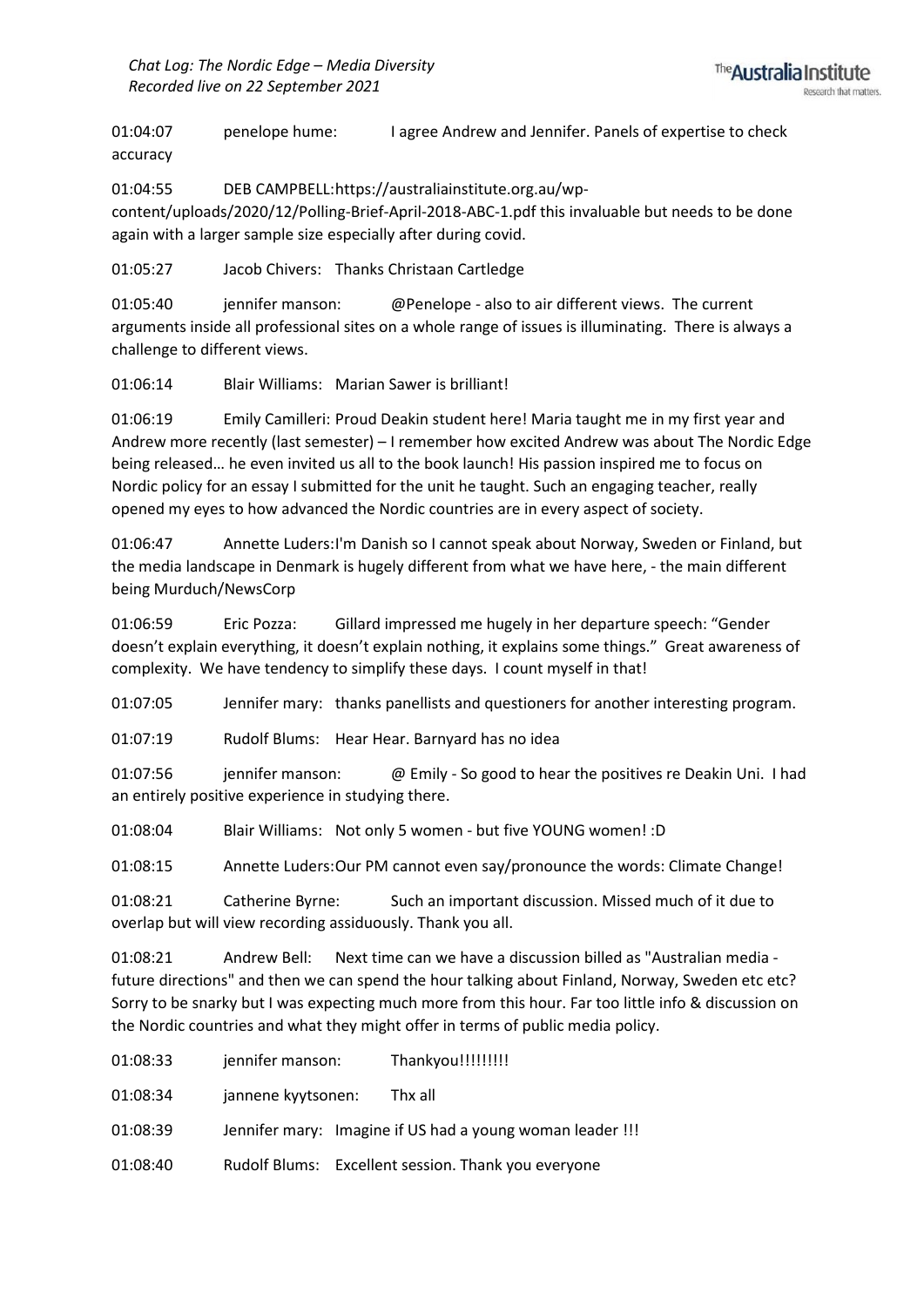01:08:44 penelope hume: Fabulous contributions everyone! Thank you Ebony, Andrew,Sarah and Maria

| 01:08:45                                            | Ahmad Masri: Thank you everyone. |                                                                 |  |  |
|-----------------------------------------------------|----------------------------------|-----------------------------------------------------------------|--|--|
| 01:08:46                                            | <b>Rhydian Cowley:</b>           | Thanks all                                                      |  |  |
| 01:08:50                                            | Serena Pantano:                  | Thank you! Such an interesting and important discussion.        |  |  |
| 01:08:50                                            | Dimitra Adamopoulos: Thank you   |                                                                 |  |  |
| 01:08:50                                            | Rhiannon Verschuer:              | Thanks to all for joining us today and for participating in our |  |  |
| Nordic Policy Centre discussion on media diversity. |                                  |                                                                 |  |  |

To read Ebony and Maria's chapter on Media Diversity, the Nordic Edge is available to purchase from any good bookstore. If you want to learn more about the work of the Nordic Policy institute, you can check out the website here: https://www.nordicpolicycentre.org.au/

For details about upcoming webinars and to book head to https://nb.tai.org.au/webinar\_series. At the bottom of the page you can also view our previous webinars in full if you missed any – today's webinar has been recorded and will be available at a later date.

| 01:08:52                             | Claire Bettington:                |               | <b>A</b> SHY                                                                      |
|--------------------------------------|-----------------------------------|---------------|-----------------------------------------------------------------------------------|
| 01:08:54                             | Mary Tehan:                       | Thanks all.   |                                                                                   |
| 01:08:56                             | Carina G:                         |               | Fantastic session and also discussion here on the chat!                           |
| 01:08:59                             | Janette Collinson:                |               | thank you xx                                                                      |
| 01:09:01                             | Susan Pinnock: Great session!     |               |                                                                                   |
| 01:09:01                             | Celia Clavero:                    | Thank you all |                                                                                   |
| 01:09:02                             | C. Moore Hardy: Excellent THANKKS |               |                                                                                   |
| 01:09:04                             | John Watson:                      |               | Thanks all, excellent discussion!                                                 |
| 01:09:04                             | Saed Bshara:                      | Thank you all |                                                                                   |
| 01:09:04                             |                                   |               | Vince Taranto: Read the book - it is enlightening.                                |
| 01:09:06                             | <b>Ghislaine Barbe:</b>           |               | SHY for PM!!!                                                                     |
| 01:09:06                             |                                   |               | Kate Schmeiszl: Thank you for a stimulating discussion.                           |
| 01:09:10                             | Lucy Craig:                       |               | Thanks all. Thanks Sarah. So appreciate what you do. Linda                        |
| 01:09:15                             | Rebecca Horridge:                 |               | go AUstralia Institute the world shakes                                           |
| 01:09:16<br>years. Well done Senator |                                   |               | DEB CAMPBELL:I agree Sarah has been so impressive especially these last couple of |
| 01:09:19                             |                                   |               | Mike Aubrey: thanks and thanks Sarah                                              |
| 01:09:20                             | Suzanne Becker:                   |               | Thank you for a great session                                                     |

01:09:21 jennifer manson: Thanks Andrew for your comments & responses!